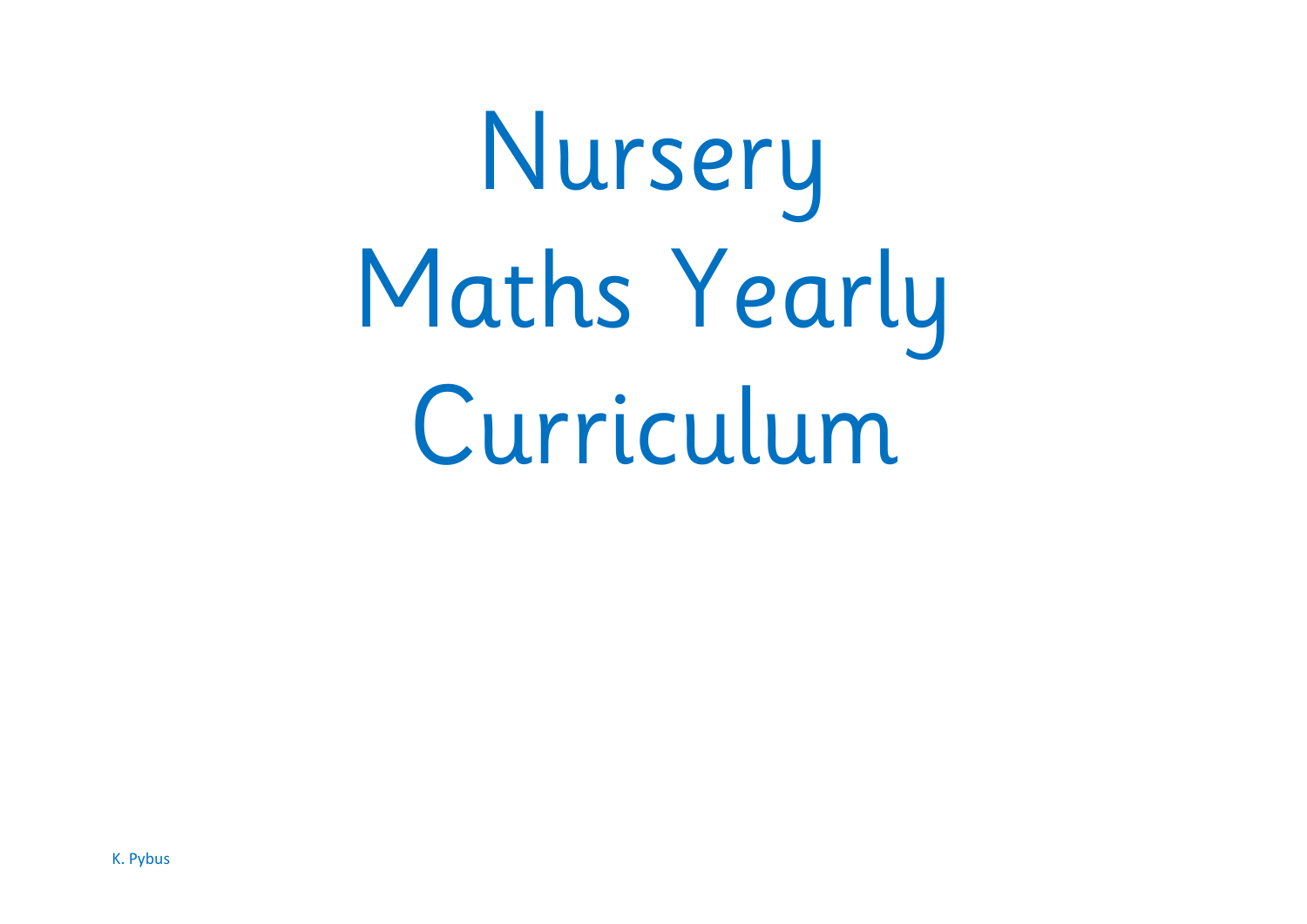Maths will be taught twice a week through planned adult-led sessions and also supported throughout each day during children's play.

Daily Practise:

- Days of the week song at the beginning of each session.
- Number rhymes
- Encouraging the use of mathematical language, such as tall, short, round etc.
- Have numbers displayed in provision to encourage recognition and matching quantities to numerals.
- Rote counting opportunities through play, hide and seek for example.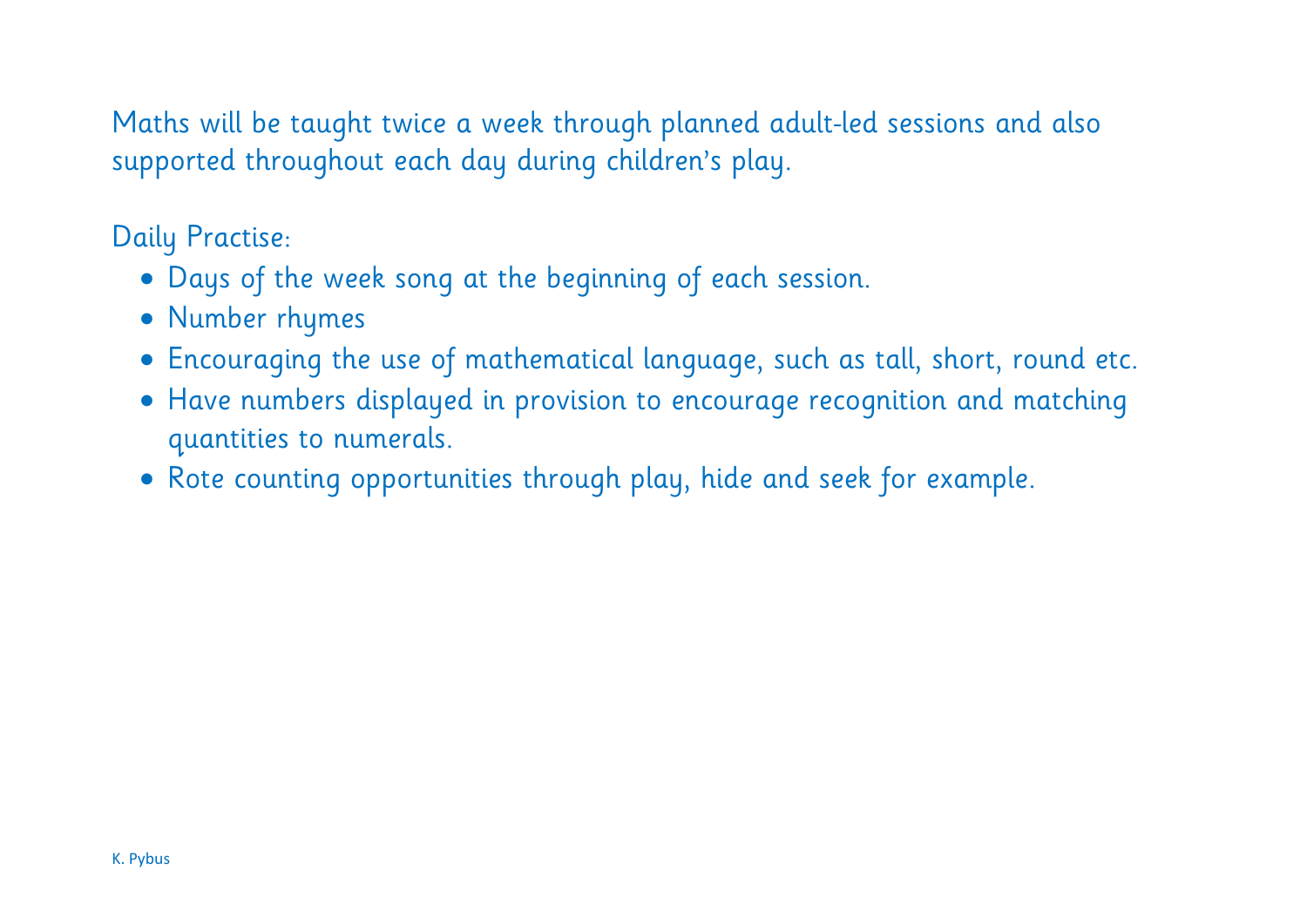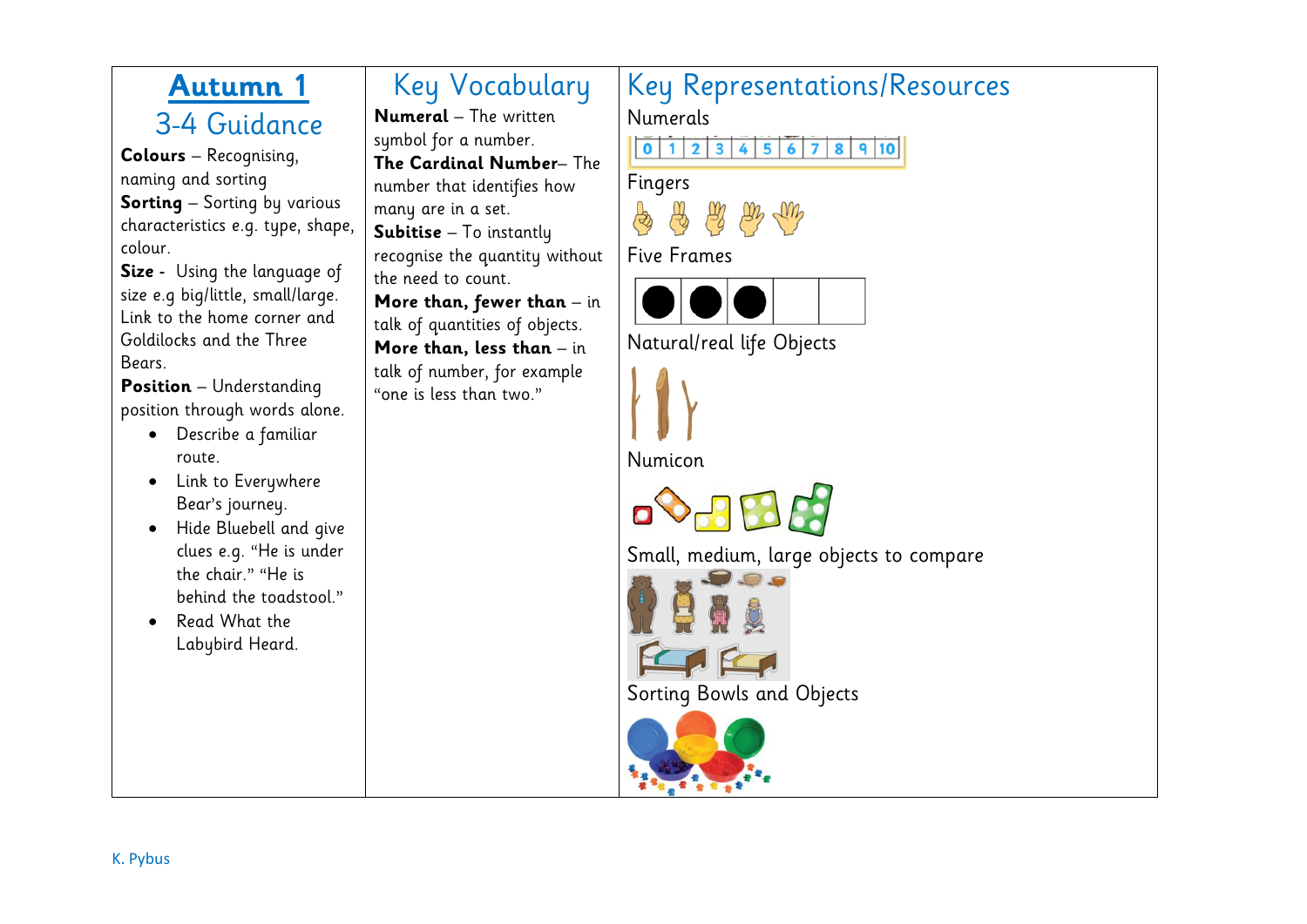### **Autumn 2** 3-4 Guidance **Counting Principles 1-1 principle -** Saying one number for each item in

order 1,2,3,4,5. Encourage the children the strategy of lining up objects to touch count as they say each number for the individual object.

**The stable-order principle –** Understanding the order of numbers through rote counting in games and number rhymes. Children can be encouraged to count beyond 5 when not counting objects.

#### **The cardinal principle –**

Knowing that the last number reached when counting a small set of objects tells you how mant there are in total. **Subitising** – Quick recognition of up to 3 objects

without having to count.

Key Vocabulary **Count –** reciting numbers in order. Finding the cardinal number. **Numeral** – The written symbol for a number. **The Cardinal Number**– The number that identifies how many are in a set. "The cardinal number is…" **How many? –** The total/cardinal number. **Subitise** – To instantly recognise the quantity without the need to count. **More than, fewer than** – in talk of quantities of objects. **More than, less than** – in talk of number, for example "one is less than two."



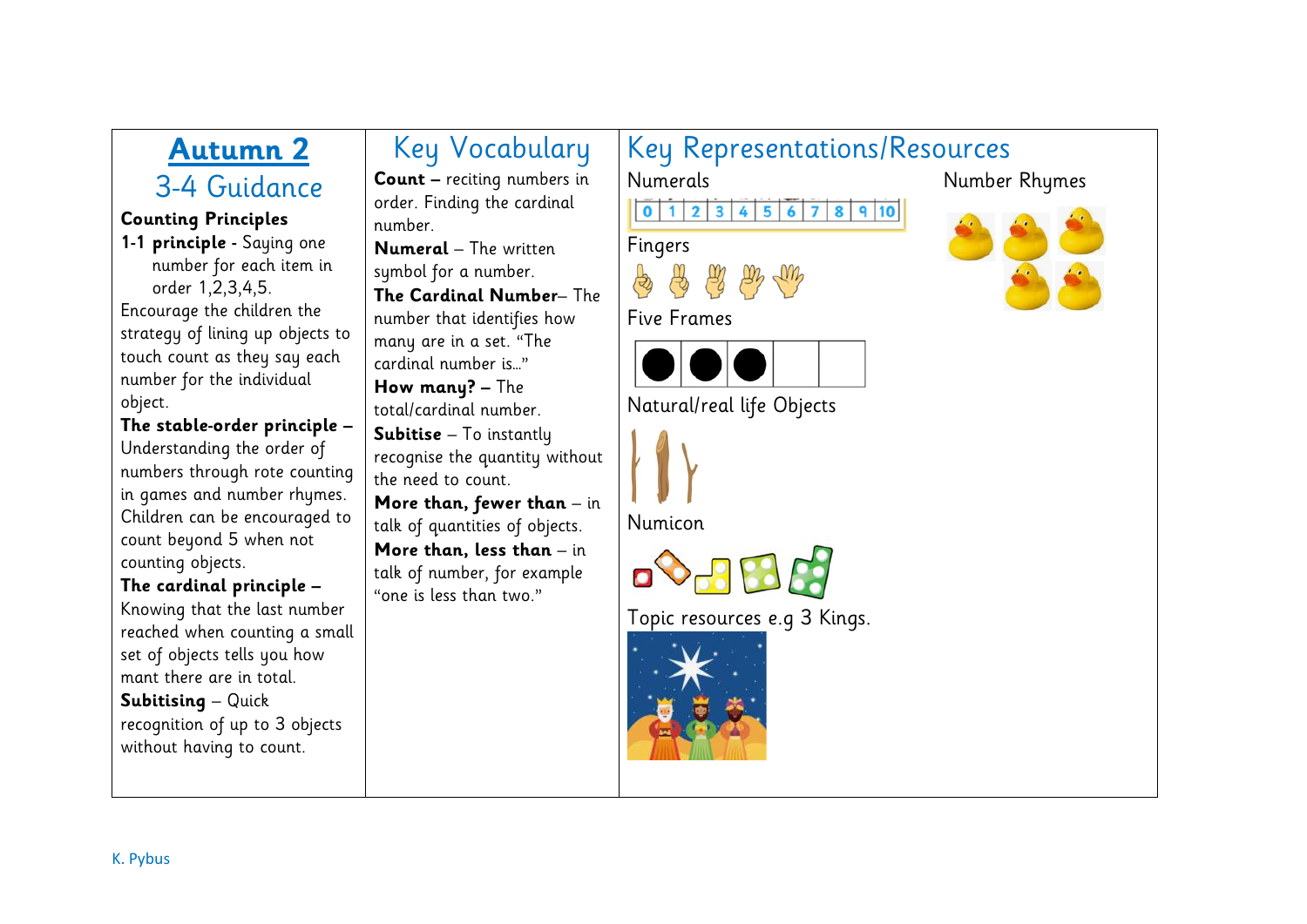#### Key Vocabulary Key Representations/Resources **Spring 1** Numerals Number Rhymes 3-4 Guidance 0 1 2 3 4 5 6 7 8 9 10 **Number and Place Value - Count –** reciting numbers in **Exploring and**  Fingers order. Finding the cardinal **understanding number 1**  number. Number Blocks Episode 1. **Numeral** – The written Counting and representing one. Five Frames symbol for a number. Number Blocks Episode 2. **The Cardinal Number**– The Another one. number that identifies how 1 being the first number, its many are in a set. "The position on a number line, Natural/real life Objects cardinal number is " ordinal numbers Numicon 1 **How many? –** The Dice 1 total/cardinal number. Subitising 1 **Subitise** – To instantly The numeral and formation of 1 recognise the quantity without Number 1 in the environment Numicon the need to count. Representing 1 using marks, **More than, fewer than** – in pictures and finger talk of quantities of objects. Matching numeral to quantity **More than, less than** – in **Exploring and**  Number Blockstalk of number, for example **understanding number 2** "one is less than two." **CLOCKE** Number Blocks Episode 3. Counting and representing two. **Exploring and understanding number 3**  Number Blocks Episode 4. Counting and representing three. 00  $\overline{\mathbf{O}}$   $\overline{\mathbf{O}}$ Episode 5 – One, two, three!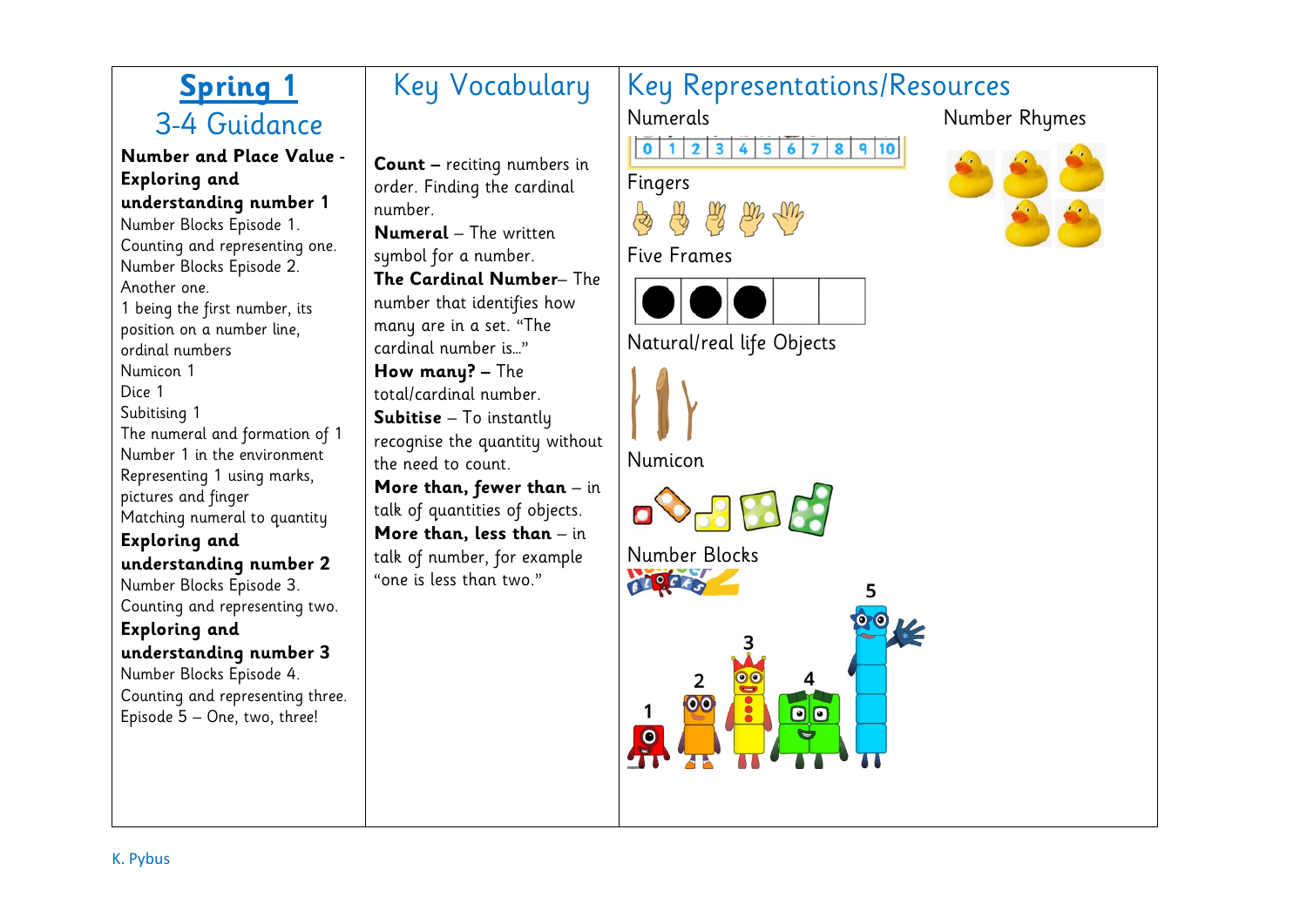| <b>Spring 2</b>                                             | Key Vocabulary                                           | <b>Key Representations/Resources</b>     |               |
|-------------------------------------------------------------|----------------------------------------------------------|------------------------------------------|---------------|
| 3-4 Guidance                                                |                                                          | <b>Numerals</b>                          | Number Rhymes |
| Number and Place Value -                                    |                                                          | 1, 2, 3, 4, 5                            |               |
| <b>Exploring and</b>                                        | <b>Count</b> – reciting numbers in                       |                                          |               |
| understanding number 4                                      | order. Finding the cardinal<br>number.                   | Fingers                                  |               |
| Number Blocks Episode 6.                                    | <b>Numeral</b> - The written                             | $\beta_2$<br>$\frac{\mu}{\sqrt{2}}$<br>总 |               |
| Counting and representing four.                             | symbol for a number.                                     | <b>Five Frames</b>                       |               |
| Number 4 in the environment<br>Representing 4 using marks,  | The Cardinal Number-The                                  |                                          |               |
| pictures and finger                                         | number that identifies how                               |                                          |               |
| Matching numeral to quantity                                | many are in a set. "The                                  |                                          |               |
| <b>Meet Four</b>                                            | cardinal number is"                                      | Natural/real life Objects                |               |
| $\cdot$ 4 is one more than 3<br>• Counting to 4             | How many? - The<br>total/cardinal number.                |                                          |               |
| · The composition of 4, 2 is                                | Subitise - To instantly                                  |                                          |               |
| part of me, 3 is part of me, 1                              | recognise the quantity without                           |                                          |               |
| is part of me.                                              | the need to count.                                       | Numicon                                  |               |
| · Recognition of 4 items<br>without                         | More than, fewer than $-$ in                             |                                          |               |
| counting (subitising)                                       | talk of quantities of objects.                           | OHELS                                    |               |
|                                                             | More than, less than - in<br>talk of number, for example | Number Blocks                            |               |
| <b>Exploring and</b>                                        | "four is less than five."                                | BIOCA                                    |               |
| understanding number 5                                      |                                                          |                                          |               |
| Number Blocks Episode 7.<br>Counting and representing five. |                                                          |                                          |               |
| Meet Five                                                   |                                                          |                                          |               |
| $\cdot$ 5 is one more than 4                                |                                                          |                                          |               |
| $\cdot$ Counting to 5                                       |                                                          | 00<br>$\bullet$                          |               |
| · Line up 1 to 5 in order<br>As above - including the       |                                                          |                                          |               |
| compostion of 5, 3 is a part of                             |                                                          |                                          |               |
| me, 4 is a part of me, 2 is a part                          |                                                          |                                          |               |
| of me, 1 is a part of me.                                   |                                                          |                                          |               |
|                                                             |                                                          |                                          |               |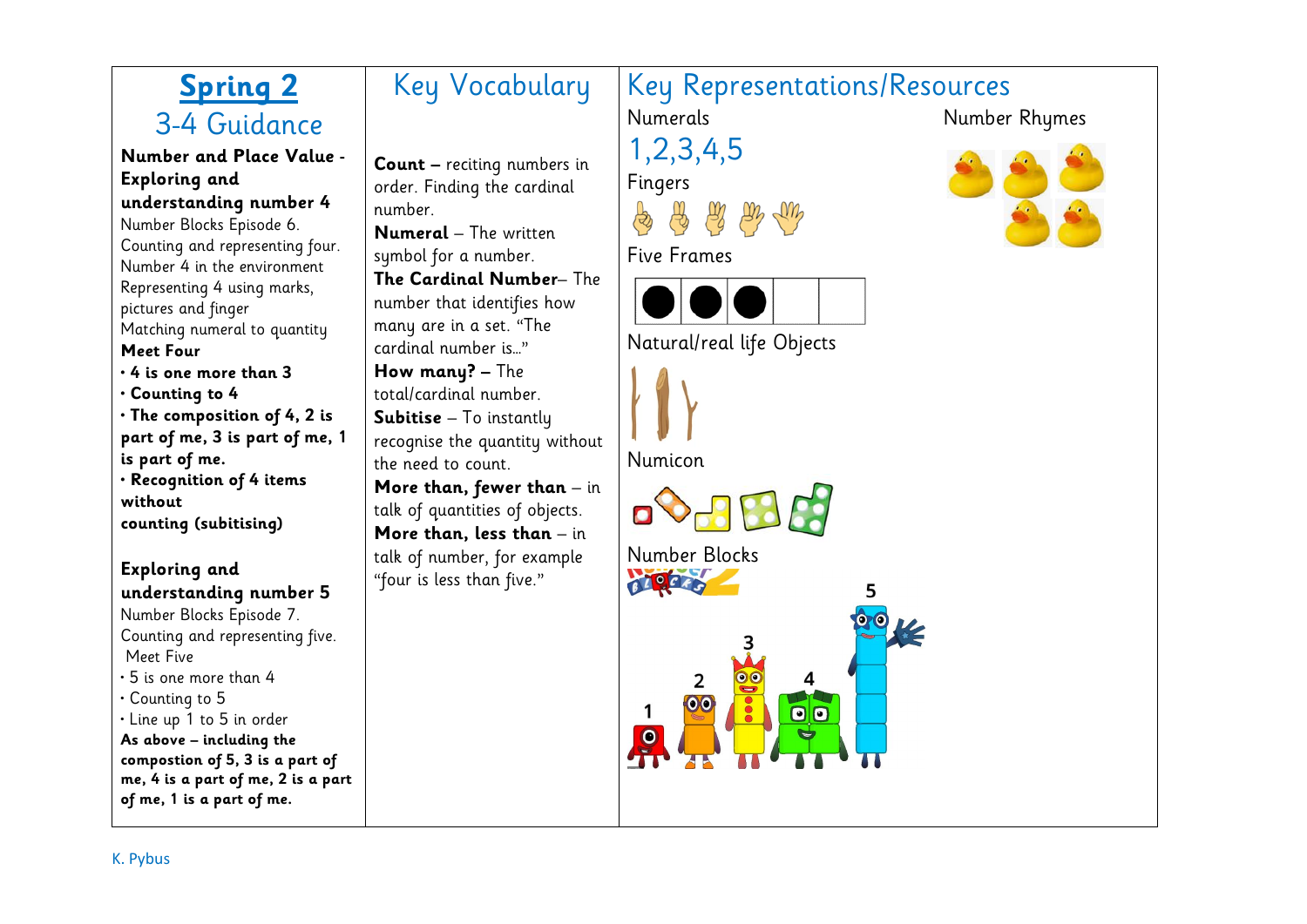## **Summer 1** 3-4 Guidance

## Key Vocabulary

**Shape and Space**

Talk about and explore 2D and 3D shapes (for example, circles, rectangles, triangles and cuboids) using informal and mathematical language: 'sides', 'corners'; 'straight', 'flat', 'round'.

- Introduce 2D shapes names, properties and real life shapes in the environment
- Kim's Game what's the missing shape? Reinforce shape recognition and names.
- 2D shape hunt. Use shape cards as tools to match the shape.
- Introduce 3D shapes names, properties and real life shapes in the environment
- Sorting shapes by properties – pointy, flat, curved edges, straight edges, round.
- Combine shapes to make new ones - an arch, a bigger triangle, using 2 triangles to construct a square etc.

**2D Shape** – a flat shape. **3D Shape** – a solid shape.

#### **Adults to model vocabulary:**

Edge, curve, straight, round, flat, corner, sides, faces. Pattern Repeating pattern

#### Key Representations/Resources Natural/real life Objects





Construction



Number Blocks

Creating patterns with a variety of objects, including natural materials, painting stripes, building blocks.



**Pattern**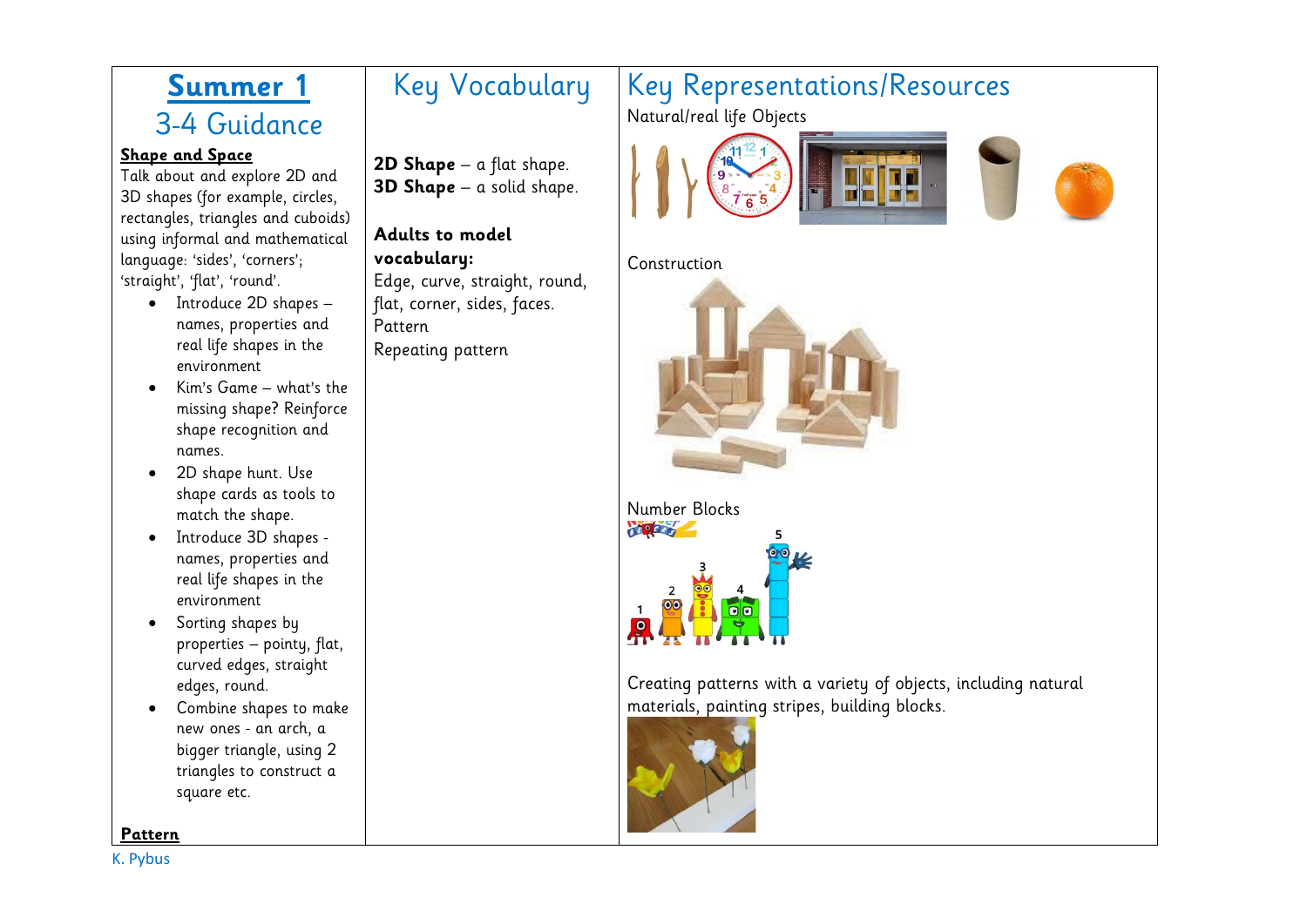| $\bullet$ | Talk about and identify  |  |
|-----------|--------------------------|--|
|           | patterns all around them |  |
|           |                          |  |
|           | e.g stripey, spotty.     |  |
| $\bullet$ | Extend and create ABAB   |  |
|           |                          |  |
|           | patterns                 |  |
| $\bullet$ | Notice and correct an    |  |
|           |                          |  |
|           | error in a repeating     |  |
|           | pattern.                 |  |
|           |                          |  |
|           |                          |  |
|           |                          |  |
|           |                          |  |
|           |                          |  |
|           |                          |  |
|           |                          |  |
|           |                          |  |
|           |                          |  |
|           |                          |  |
|           |                          |  |
|           |                          |  |
|           |                          |  |
|           |                          |  |
|           |                          |  |
|           |                          |  |
|           |                          |  |
|           |                          |  |
|           |                          |  |
|           |                          |  |
|           |                          |  |
|           |                          |  |
|           |                          |  |
|           |                          |  |
|           |                          |  |
|           |                          |  |
|           |                          |  |
|           |                          |  |
|           |                          |  |
|           |                          |  |
|           |                          |  |
|           |                          |  |
|           |                          |  |
|           |                          |  |
|           |                          |  |
|           |                          |  |
|           |                          |  |